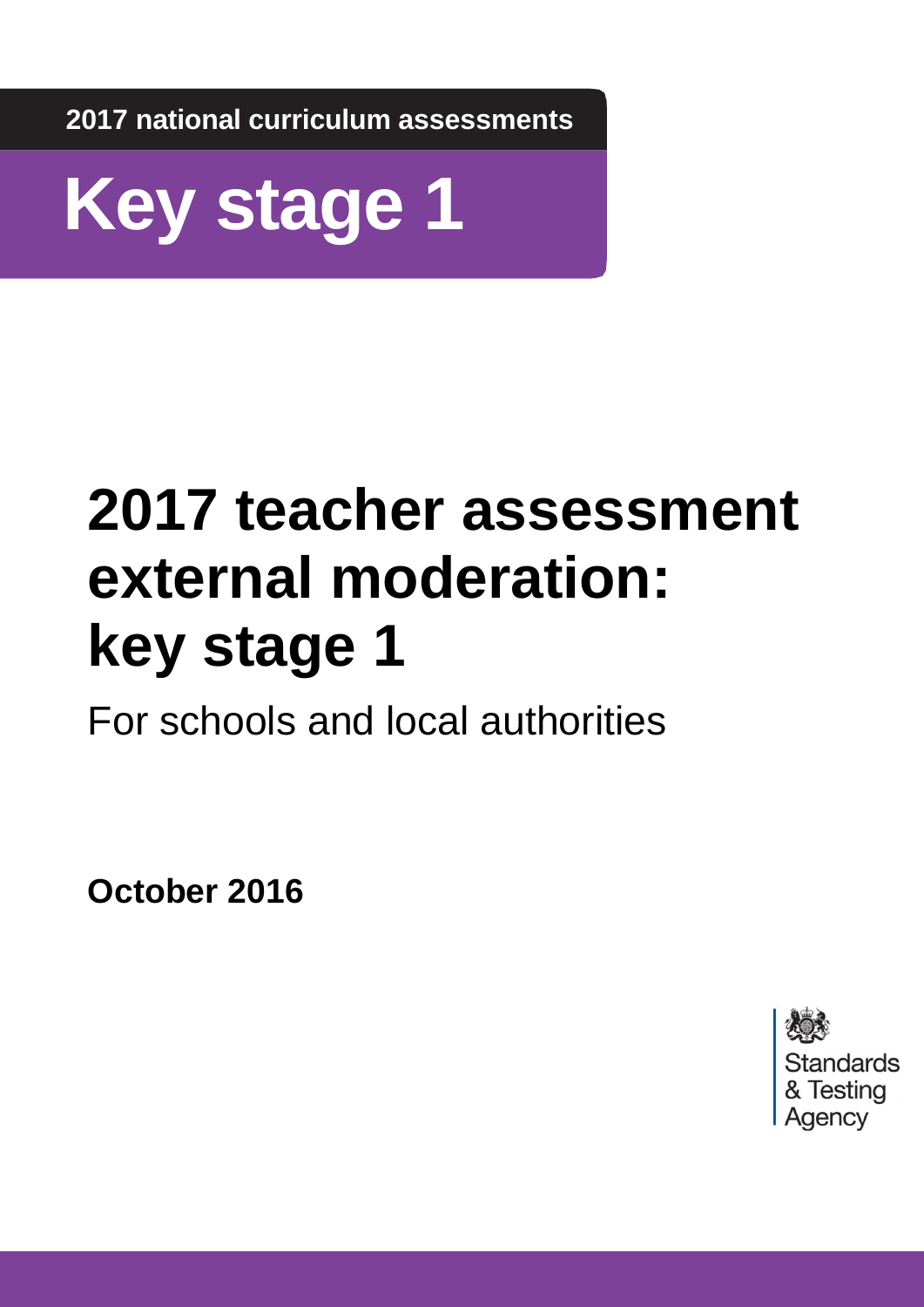# **Contents**

| 1. Summary                                          | $\overline{\mathbf{3}}$ |
|-----------------------------------------------------|-------------------------|
| Expiry or review date                               | 3                       |
| Who is this publication for?                        | 3                       |
| Main points                                         | 3                       |
| 2. Introduction                                     | $\overline{\mathbf{4}}$ |
| 3. Important dates                                  | 5                       |
| <b>4. External moderation process</b>               | 6                       |
| 4.1 Overview                                        | 6                       |
| 4.2 In advance of an external moderation visit      | 8                       |
| 4.3 During the external moderation visit            | 9                       |
| 4.4 End of an external moderation visit             | 10                      |
| 4.5 Data submission                                 | 11                      |
| 4.6 Appeals                                         | 11                      |
| 5. Additional guidance for English writing          | 13                      |
| 5.1 Independent writing                             | 13                      |
| 5.2 'Pupil can' statements                          | 13                      |
| 5.3 Spelling                                        | 14                      |
| 5.4 Word lists                                      | 14                      |
| 5.5 Handwriting                                     | 15                      |
| 6. LA management of the external moderation process | 16                      |
| 6.1 Local authority responsibilities                | 16                      |
| 6.2 Recruitment of LA moderators                    | 17                      |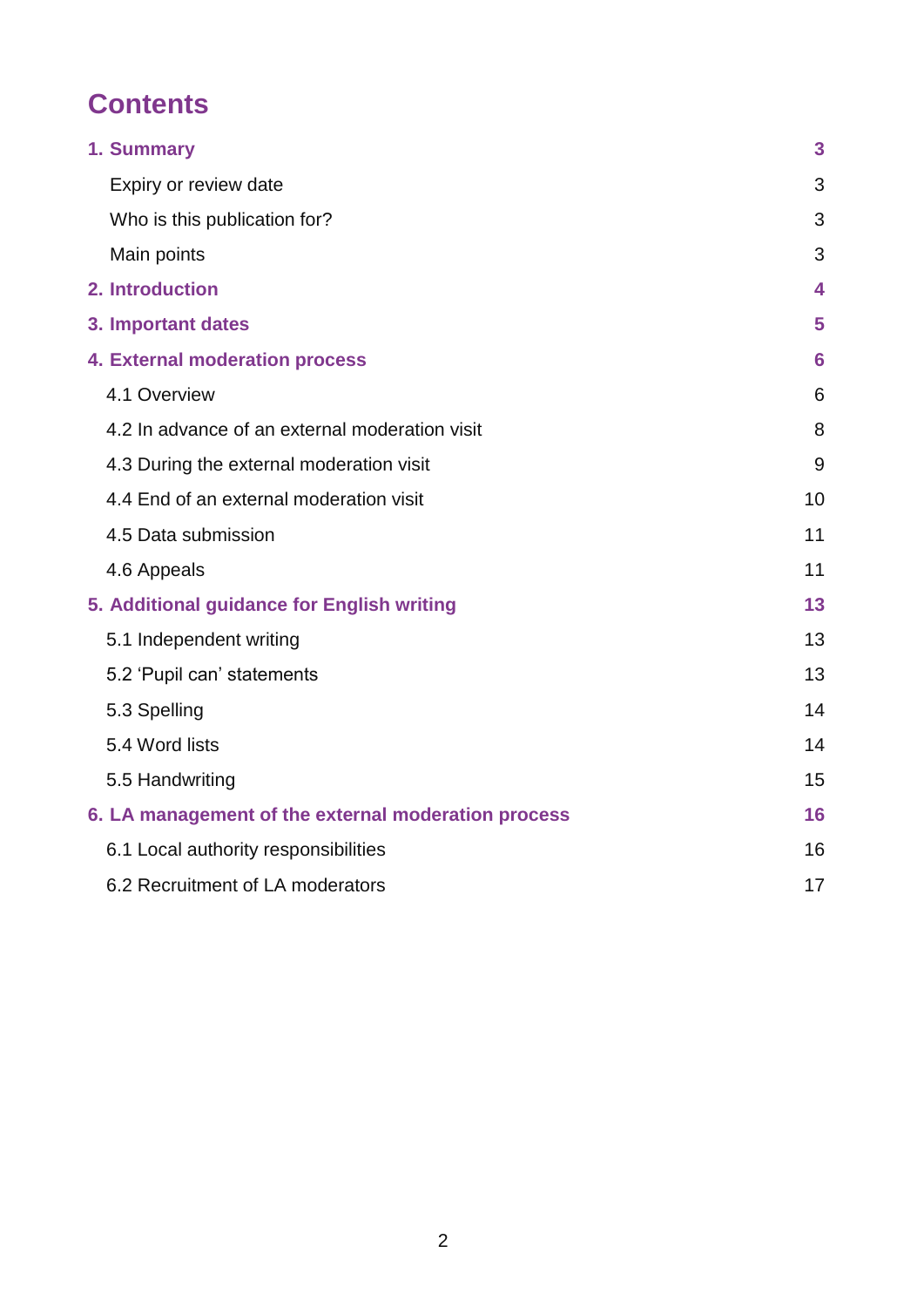# <span id="page-2-0"></span>**1. Summary**

This publication provides statutory guidance from the Standards and Testing Agency (STA), an executive agency of the Department for Education. It has been produced to help local authorities (LAs) and schools understand the statutory requirements for teacher assessment (TA) in 2017.

#### <span id="page-2-1"></span>**Expiry or review date**

This guidance will be reviewed before September 2017.

#### <span id="page-2-2"></span>**Who is this publication for?**

This guidance is for:

- LAs
- school leaders, school staff and governing bodies in all maintained schools, academies and free schools

#### <span id="page-2-3"></span>**Main points**

This guidance is to support schools and LAs involved in key stage 1 (KS1) TA and statutory moderation in 2017.

We reviewed the operation of the external moderation process in 2016 and have used this evaluation to improve the approach for 2017.

External moderation arrangements communicated to schools by LAs outside of this document are by local agreement only must be clearly stated as non-statutory.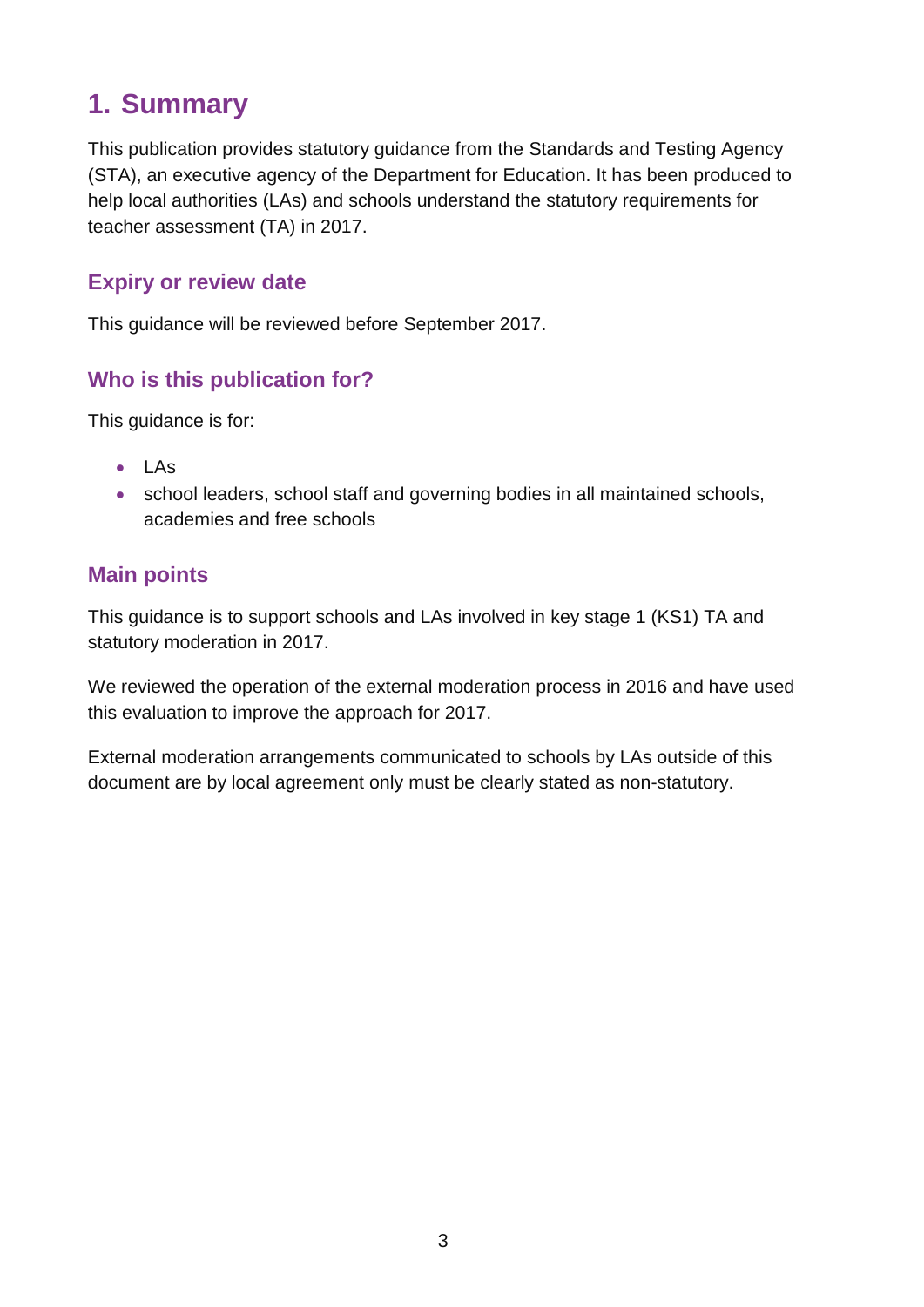# <span id="page-3-0"></span>**2. Introduction**

External moderation is a collaborative process between the LA external moderator and the school. Teachers should consider it a positive part of their professional development. It offers the opportunity to discuss judgements on pupil performance against the requirements of the *[interim TA frameworks](http://www.gov.uk/government/publications/2017-interim-frameworks-for-teacher-assessment-at-the-end-of-key-stage-1)<sup>1</sup>*.

KS1 TA for English reading, English writing and mathematics forms part of schools' published accountability data. Statutory external moderation helps quality assure these judgements. It is used to confirm that TA judgements for KS1 are accurate and consistent with national standards, as stated in the **Education Order 2004**<sup>2</sup>, as amended. This ensures that schools are assessing accurately against national standards and the system is fair to all pupils.

If you are responsible for KS1 TA in a school or LA, you must comply with the following guidance to ensure that the external moderation process results in valid and accurate TA judgements. It should be used alongside the KS1 assessment and reporting [arrangements](https://www.gov.uk/government/publications/2017-key-stage-1-assessment-and-reporting-arrangements-ara)<sup>3</sup> (ARA).

LAs are required to externally moderate a sample of at least 25% of LA maintained schools, on behalf of the Secretary of State for Education, to validate KS1 TA judgements in English reading, English writing and mathematics.

Academies are responsible for confirming their choice of LA external moderation provider to STA during the autumn term. Academies are treated in the same way as maintained schools in the external moderation process. LAs must ensure that academies are moderated once every 4 years, or more frequently if required, in addition to the 25% sample of LA maintained schools.

Any LA arrangement communicated to schools that is outside of this document is by local agreement only and is non-statutory.

-

 $1$  www.gov.uk/government/publications/2017-interim-frameworks-for-teacher-assessment-at-the-end-ofkey-stage-1

 $2$  www.legislation.gov.uk/uksi/2004/2783/pdfs/uksi\_20042783\_en.pdf

<sup>3</sup> www.gov.uk/government/publications/2017-key-stage-1-assessment-and-reporting-arrangements-ara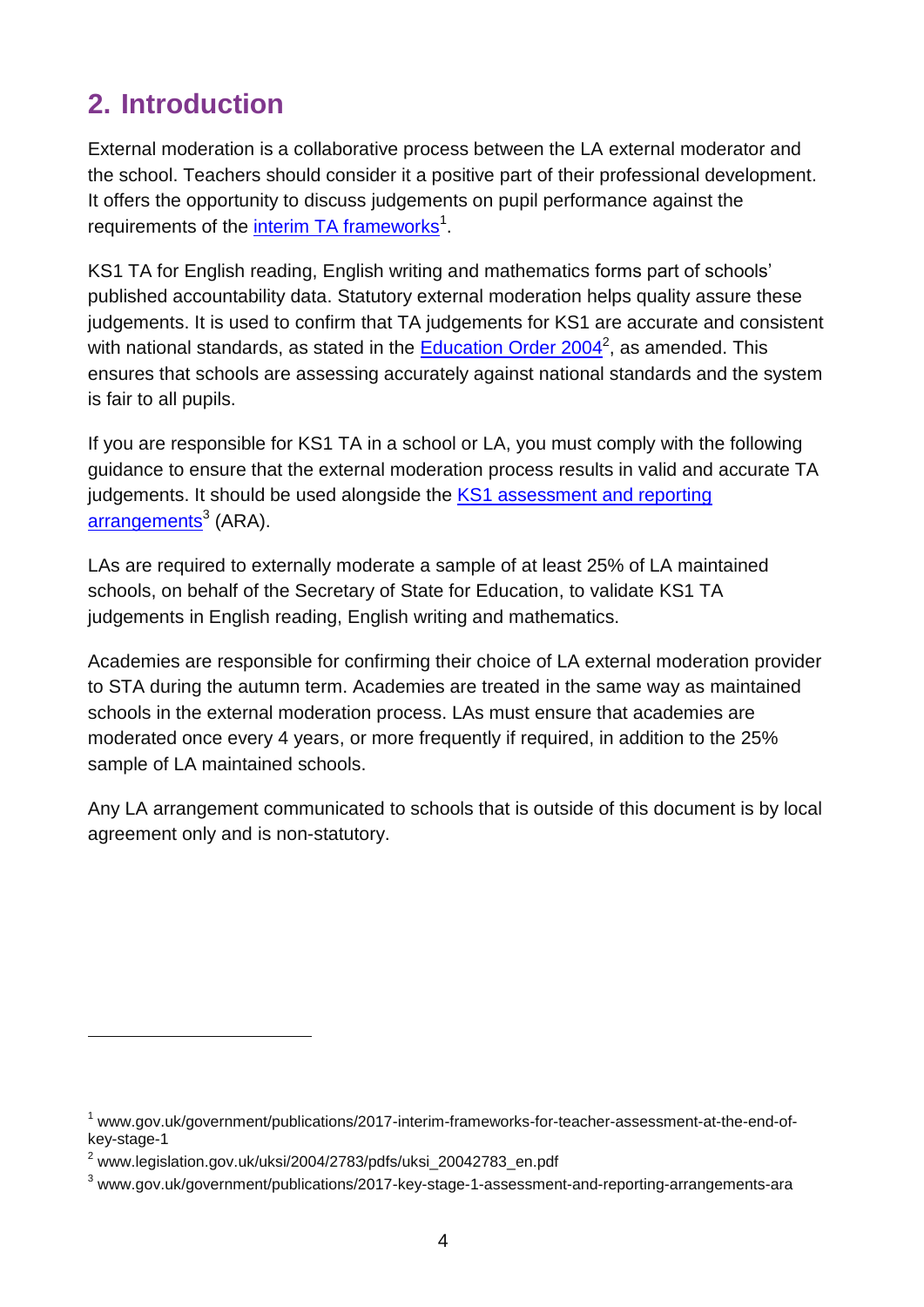# <span id="page-4-0"></span>**3. Important dates**

| <b>Date</b>                                 | <b>Activity</b>                                                                                                                         |
|---------------------------------------------|-----------------------------------------------------------------------------------------------------------------------------------------|
| Autumn term 2016                            | Academies confirm their choice of external<br>$\bullet$<br>moderation provider with STA.                                                |
| Tuesday 31 January 2017                     | LAs submit to STA a full plan that details how they<br>$\bullet$<br>will deliver their statutory duties for KS1 external<br>moderation. |
| Friday 19 May 2017                          | Schools informed by the LA on, or after, this date if<br>$\bullet$<br>they are going to receive an external moderation<br>visit.        |
| Monday 5 to Thursday 29<br><b>June 2017</b> | LAs undertake external moderation of KS1 TA data.<br>$\bullet$                                                                          |
| Thursday 29 June 2017                       | Final deadline for TA data to be submitted to LAs.<br>$\bullet$                                                                         |
| Friday 28 July 2017                         | Deadline for LAs to submit TA data to the<br>$\bullet$<br>Department for Education.                                                     |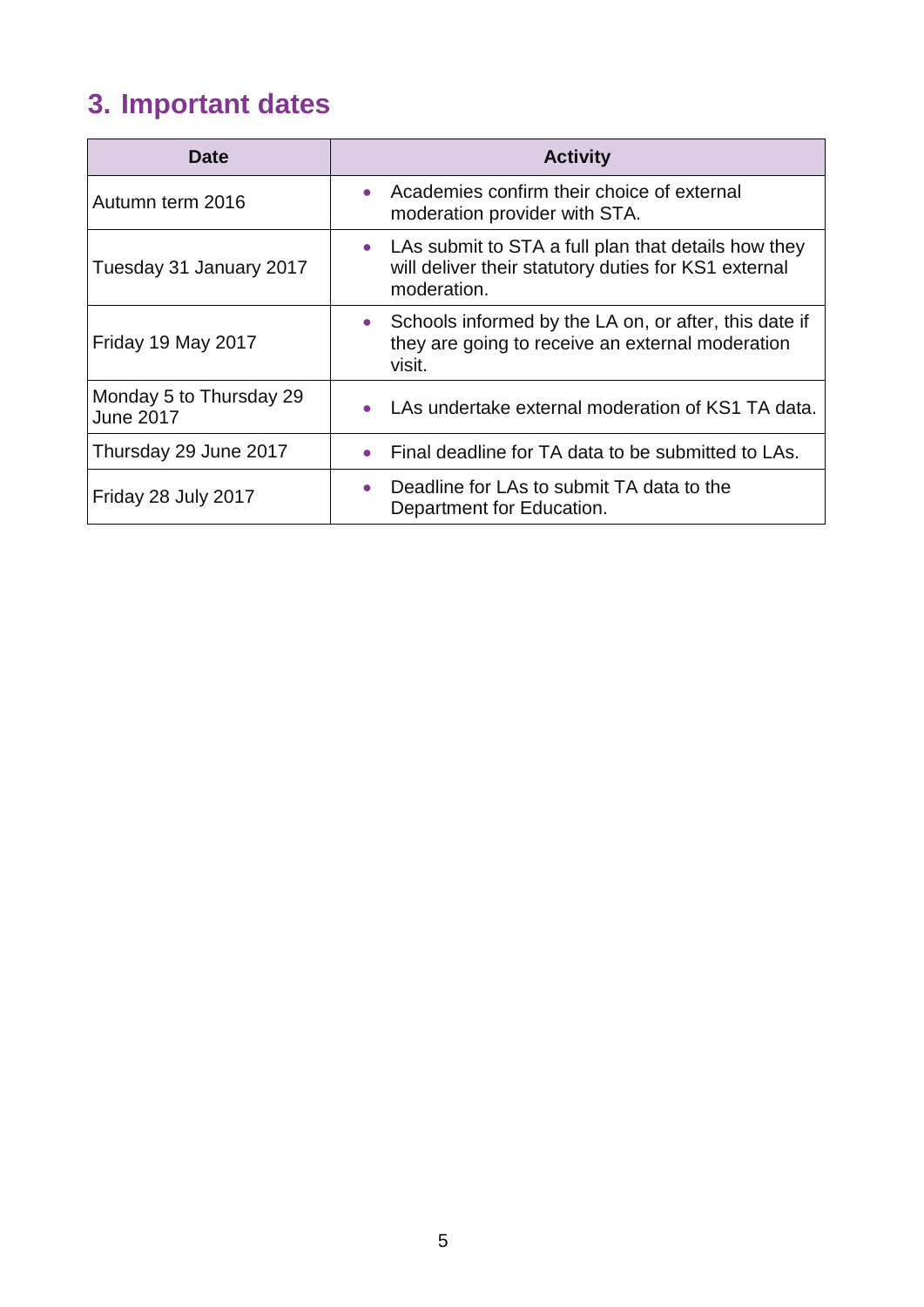# <span id="page-5-0"></span>**4. External moderation process**

#### <span id="page-5-1"></span>**4.1 Overview**

-

LAs must tell their schools on, or after, Friday 19 May 2017 if they are going to be moderated. LAs must give at least 48 hours' notice for an external moderation visit and let the school know who will be attending. Visits will take place between Monday 5 and Thursday 29 June 2017.

The best way for a school to prepare for an external moderation visit is to have robust internal assessment processes, based on teachers' understanding of the *interim TA* [frameworks](https://www.gov.uk/government/publications/2017-interim-frameworks-for-teacher-assessment-at-the-end-of-key-stage-1)<sup>4</sup> and collaboration with other schools.

Evidence of pupil performance should be derived from normal classroom practice across the curriculum and KS1 test outcomes. LAs must not dictate what schools' evidence should look like or how it is presented for an external moderation visit. Teachers should not set specific tasks to generate evidence for moderation or produce portfolios of pupils' work in preparation for an LA external moderation visit.

STA does not require LAs to ask schools for pupil data in advance of an external moderation visit.

In the majority of cases, we would expect only one LA external moderator per visit. If the school has a large cohort, for example, or the LA external moderator is being quality assured, we would expect additional LA external moderators to take part in the visit. Where applicable, the school must be made aware of this in advance of the visit by the LA.

The LA external moderator(s) will visit the school to review work from a sample of pupils from the cohort. The sample of pupils chosen by the LA must include all standards awarded within the interim TA frameworks across the cohort. This does not include pupils working within the *interim [pre-key stage](https://www.gov.uk/government/publications/2017-pre-key-stage-1-pupils-working-below-the-test-standard) standards*<sup>5</sup>.

To confirm that a pupil within the sample has met the specified standards within the interim TA frameworks, the LA external moderator(s) must review the presented pupil's work and hold a professional discussion with the year 2 teacher(s).

<sup>4</sup> www.gov.uk/government/publications/2017-interim-frameworks-for-teacher-assessment-at-the-end-ofkey-stage-1

<sup>5</sup> www.gov.uk/government/publications/2017-pre-key-stage-1-pupils-working-below-the-test-standard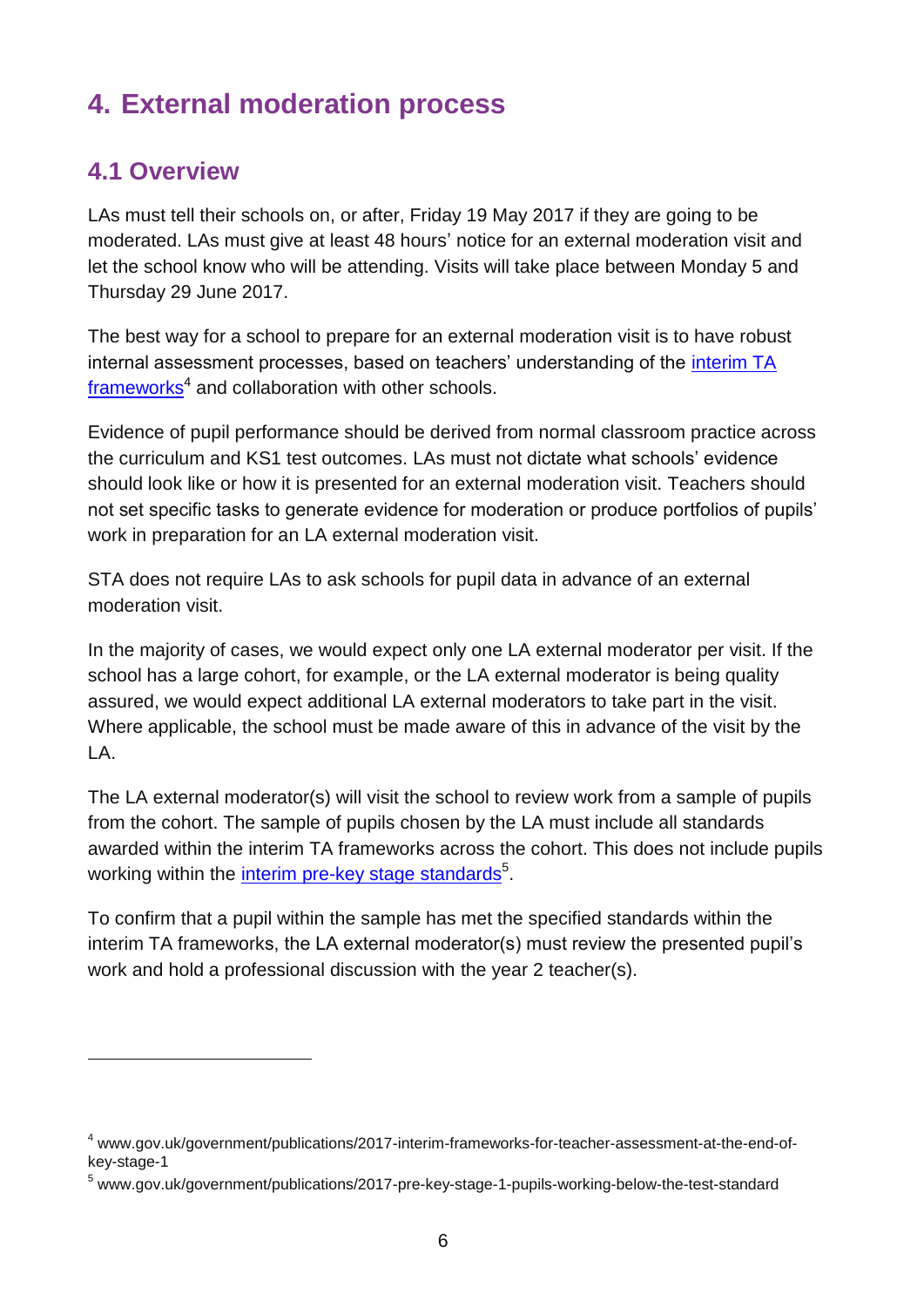The pupil's work must show that they consistently demonstrate attainment in line with the wording of all the 'pupil can' statements within the standard they have been awarded, taking account of any qualifiers. This does not mean that the pupil must demonstrate the 'pupil can' statement 100% of the time. Pupils are likely to have improved over the course of the year and may make a mistake with something the teacher knows they are actually secure in. In making a decision that a pupil consistently demonstrates attainment of a 'pupil can' statement, we expect teachers to exercise their professional judgement. They should be prepared to discuss this with the LA external moderator(s), with reference to the pupil's work.

The teacher and LA external moderator(s) must be confident that the pupil meets all the 'pupil can' statements in the preceding standards, but there is no requirement to produce specific evidence for them. It is likely that the pupil's work for the standard they have been awarded will also evidence the 'pupil can' statements in the preceding standard(s).

LAs may refer to the [KS1 exemplification materials](https://www.gov.uk/government/collections/key-stage-1-teacher-assessment)<sup>6</sup> if guidance is required when undertaking an external moderation visit.

Schools may choose to use the KS1 exemplification material to support teachers making TA judgements or to validate judgements across the school. If teachers are confident in their judgements, there is no requirement to refer to the exemplification materials.

If there is insufficient evidence from pupils' work to support teachers' judgements, the LA external moderator(s) will request to see other examples and potentially expand the sample. Following this, if there is a systematic lack of evidence to support TA judgements, this must be reported to STA as maladministration by contacting the NCA helpline on 0300 303 3013.

At the time of the external moderation visit, there may be pupils who haven't met a small number of the 'pupil can' statements. If the school and the LA external moderators agree that these pupils will be able to consistently demonstrate the relevant knowledge or skills after the external moderation visit, but before the deadline for TA submission of Thursday 29 June 2017, the LA can agree to accept additional evidence for the pupils in order to validate the proposed standard.

• If the school TA judgements were accepted in full by the LA external moderators, any pupils that the school and the LA external moderators agree demonstrate the potential to meet the next standard (before the data submission deadline) can have evidence internally moderated by the school without the need for a LA review of evidence.

-

<sup>6</sup> www.gov.uk/government/collections/key-stage-1-teacher-assessment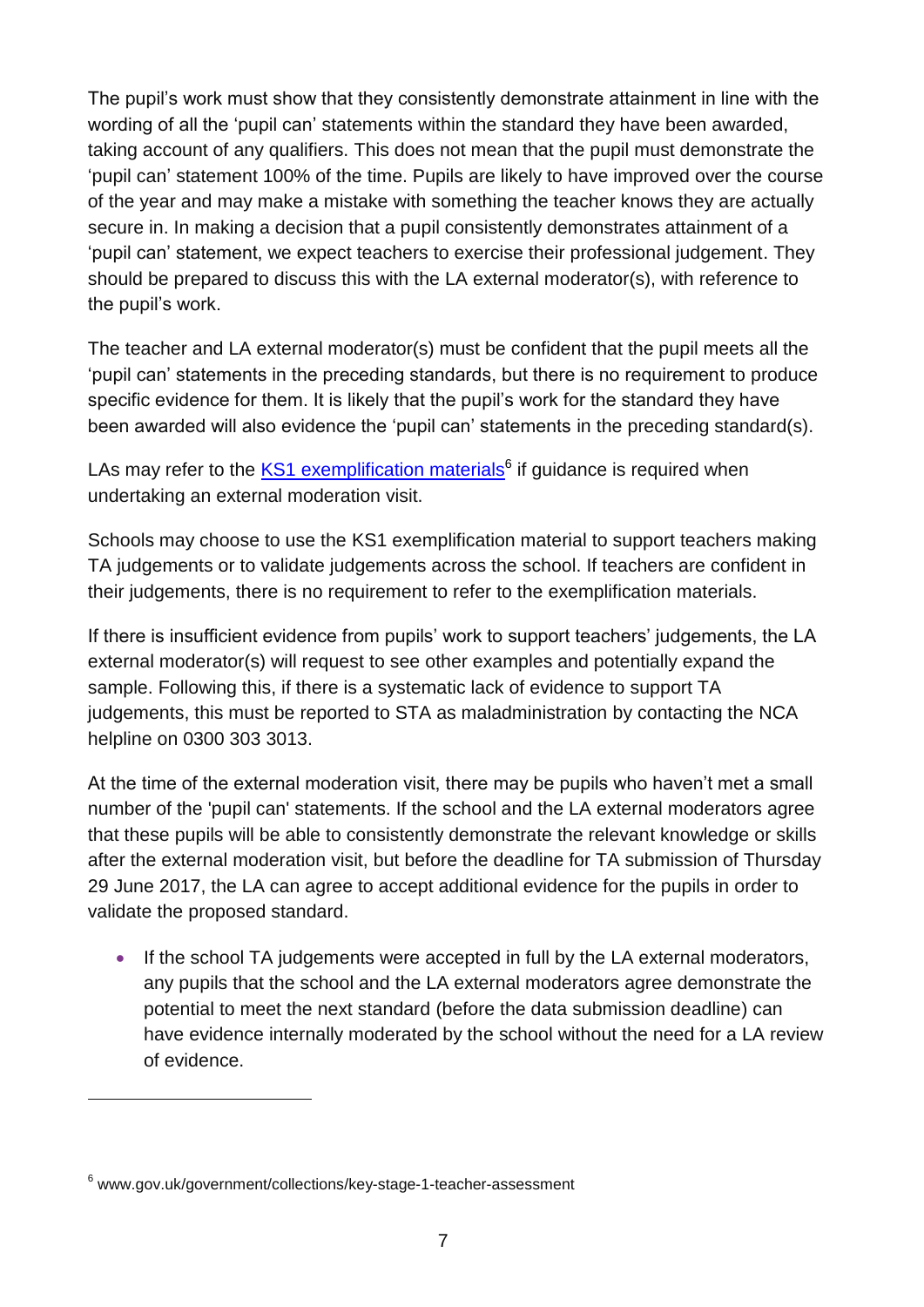If the school TA judgements were not fully accepted by the LA external moderators, any pupils that the school and the LA external moderators agree demonstrate the potential to meet the next standard (before the data submission deadline) must have evidence reviewed by the LA before final submission of the TA data.

Each LA must have an appeals process for schools which, after escalation within the LA, includes a second external moderation visit or review by a different LA.

# <span id="page-7-0"></span>**4.2 In advance of an external moderation visit**

LAs must:

- confirm arrangements to schools regarding the process and location (if held at a venue other than the school)
- ensure that where external moderation takes place at a venue other than the school, all statutory requirements for a school visit are in place
- not ask schools to provide TA judgements in advance of an external moderation visit
- give schools at least 48 hours' notice of an external moderation visit
- choose how many LA external moderators are appropriate for each visit dependent on the size of cohort, quality assurance, training processes and resources available
- clearly communicate with the school the number of LA external moderators that will be attending, who they are and their role in the external moderation process. The school must be aware of this in advance of the meeting
- ensure that any additional LA arrangements are communicated as non-statutory

The best way for a school to prepare for an external moderation visit is to have robust internal assessment processes, based on teachers' understanding of the interim TA frameworks, and collaboration with other schools. Evidence of pupil performance should be derived from normal classroom practice across the curriculum and KS1 test outcomes. To avoid creating any additional workload for the year 2 teacher, they should not set specific tasks to generate evidence for moderation or produce portfolios of pupils' work in preparation for an LA external moderation visit.

Schools must ensure that:

- TA judgements against the interim TA frameworks are available for external moderation and have been subject to internal moderation prior to an LA external moderation visit
- evidence of pupils' work and of KS1 test papers is available for external moderation in order to demonstrate attainment of the 'pupil can' statements at the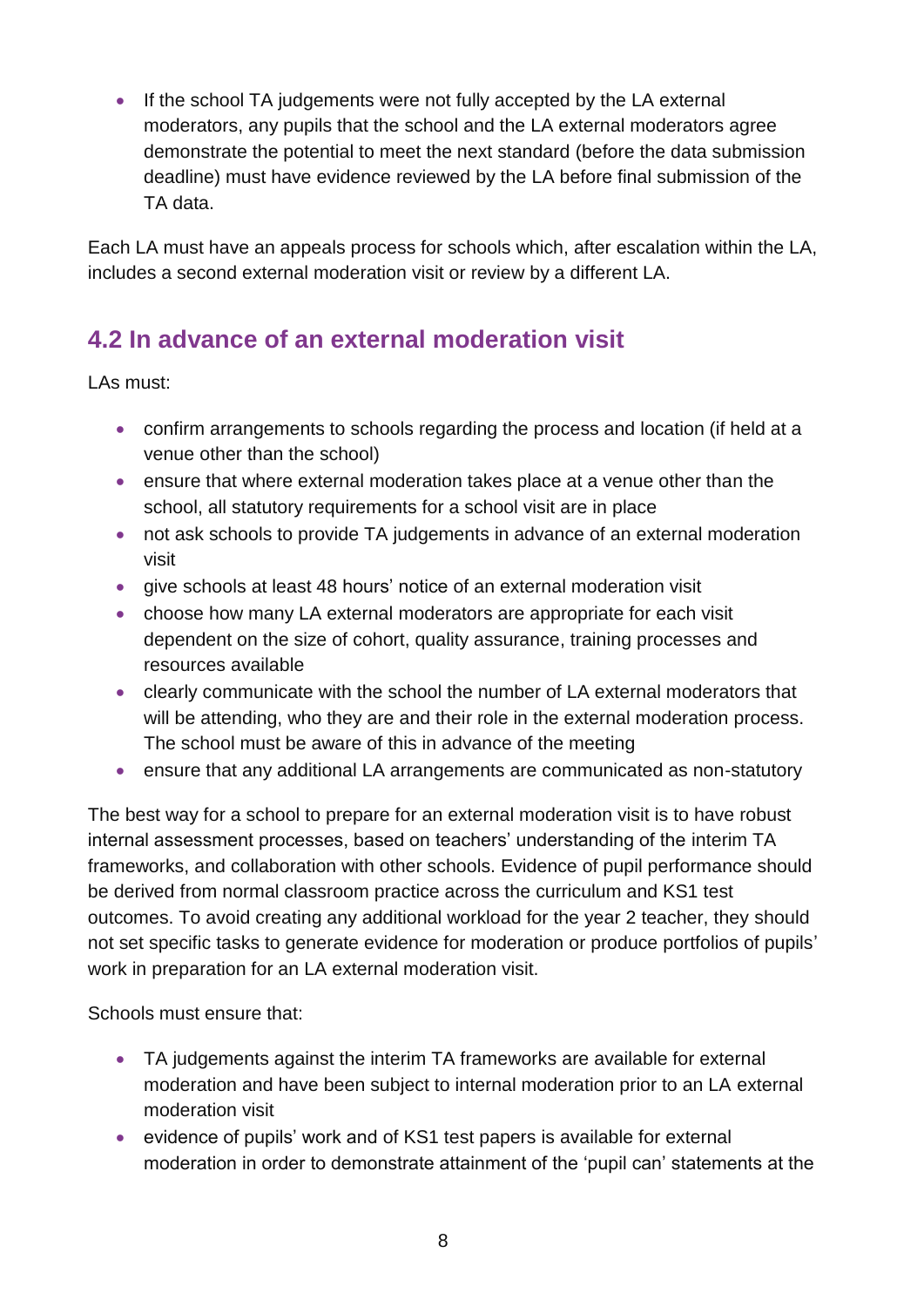standard awarded. This should be in the form of day-to-day work across the curriculum and KS1 test outcomes

## <span id="page-8-0"></span>**4.3 During the external moderation visit**

LA external moderator(s) must:

- ensure that all individuals present at the external moderation visit are aware of each other's roles and responsibilities, especially if there is more than one LA external moderator
- ensure that a clear timetable is agreed for the visit, including when teachers are required and when they can be released
- not dictate what schools' evidence should look like or how it is presented for an external moderation visit. In particular, LAs should not expect portfolios or checklists of evidence
- select a minimum sample of 10% of pupils from across the cohort or, in the case of a single class, a minimum of 3 pupils per subject. Different pupils must be selected for each subject (English reading, English writing and mathematics) to allow the sample to cover as many different pupils as possible
- review evidence for each pupil in the sample against the 'pupil can' statements from the interim TA frameworks within the standard awarded (including any preceding standards)
- hold a professional discussion with the year 2 teacher(s) to understand how the TA judgements have been reached and to discuss any gaps in evidence against the interim TA frameworks
- be satisfied that pupils' evidence is independent by using the criteria within this document (see section 5). If a pupil has received additional support, this should be clarified by the school. However, the provision of class learning aims and objectives does not constitute additional support
- request additional evidence and / or expand the sample if there is insufficient evidence or concern about the accuracy of a judgement. In certain cases, the sample may be expanded to include the whole cohort
- ensure that the school is aware of the LA appeals process
- report the school to STA's maladministration team via the NCA helpline on 0300 303 3013, if unable to validate judgements due to a systematic lack of evidence

LAs may refer to the KS1 exemplification materials if guidance is required when reviewing evidence.

Schools must:

 ensure that the LA external moderator(s) have a quiet area to conduct the external moderation visit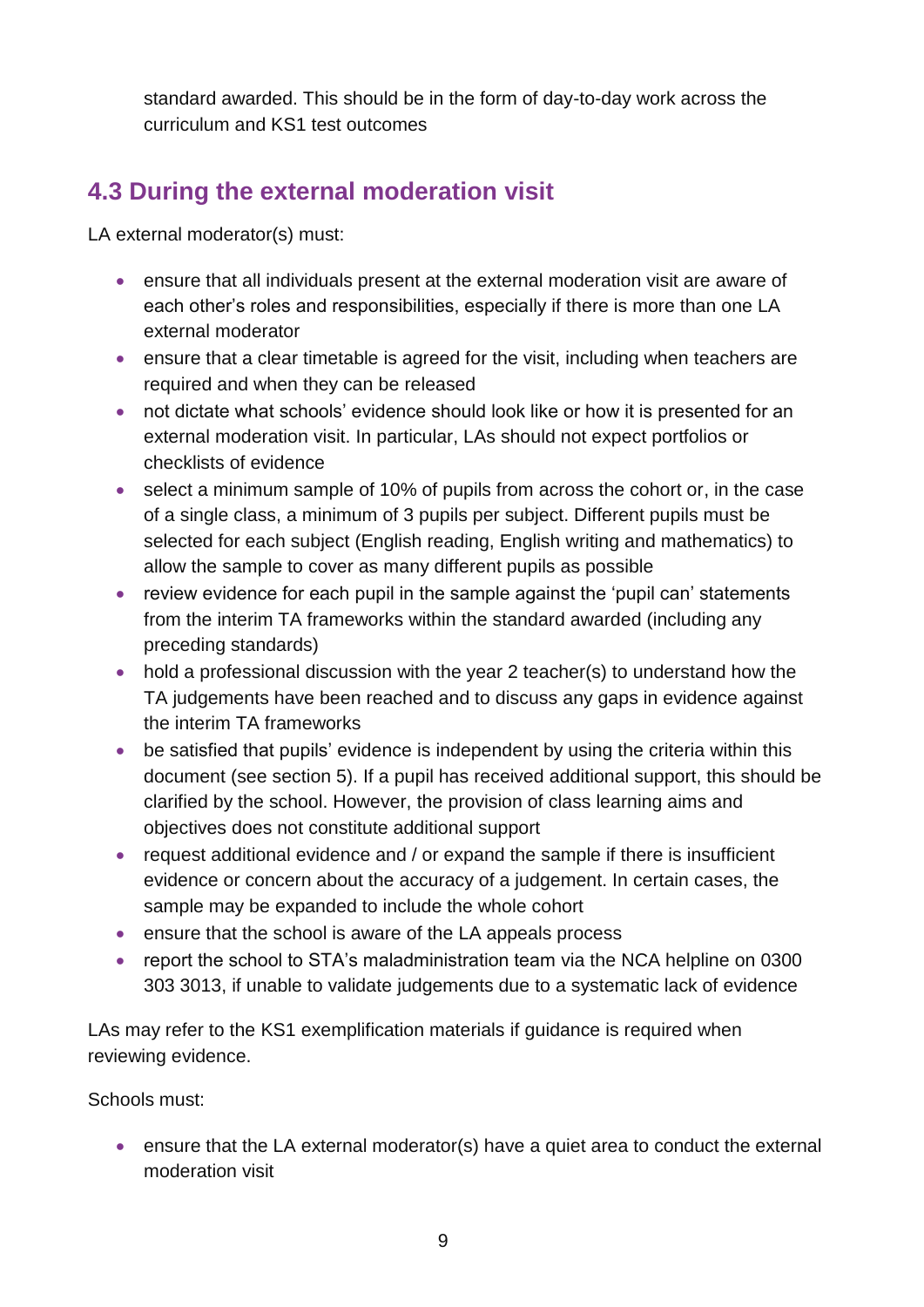- meet requests from the LA external moderator(s) for samples of pupils' day-to-day classwork or any other information reasonably required, including the pupils' KS1 test papers
- ensure that the evidence presented demonstrates each of the 'pupil can' statements within the standard awarded
- ensure that year 2 teachers are released for all, or part of, the visit for a professional discussion of the evidence presented
- encourage teachers to draw upon examples of pupils' work from across the curriculum to make their judgements, although English and literacy work may produce the depth of evidence required
- identify independent work, and clarify the degree of support a pupil has received

# <span id="page-9-0"></span>**4.4 End of an external moderation visit**

LA external moderator(s) must:

- provide formal feedback to the headteacher or a representative of the senior leadership team
- explain the process for how the LA will carry out any agreed re-moderation of pupil evidence
- provide the school with a completed LA record of the visit, which includes:
	- the agreed validated judgements for all moderated pupils
	- any revised judgements if the LA external moderator(s) judged that there was insufficient evidence for the standard awarded, or if the LA external moderator(s) considered the pupil to be working at a higher standard
	- any decisions that the school intends to appeal
	- any concerns that require further action by the school or LA (such as a revisit)

If the school and the LA external moderators agree some pupils have the potential to meet the next standard before the data submission deadline, the LA record of visit should also include the next steps:

- if school TA judgements were accepted in full by the LA, the additional evidence must have been internally re-moderated by the school and submitted by the TA submission date, or
- if school TA judgements were not accepted in full by the LA, the additional evidence must be submitted to the LA for review prior to the TA submission date

The record of the visit must be signed by the headteacher (or representative) and LA external moderator(s).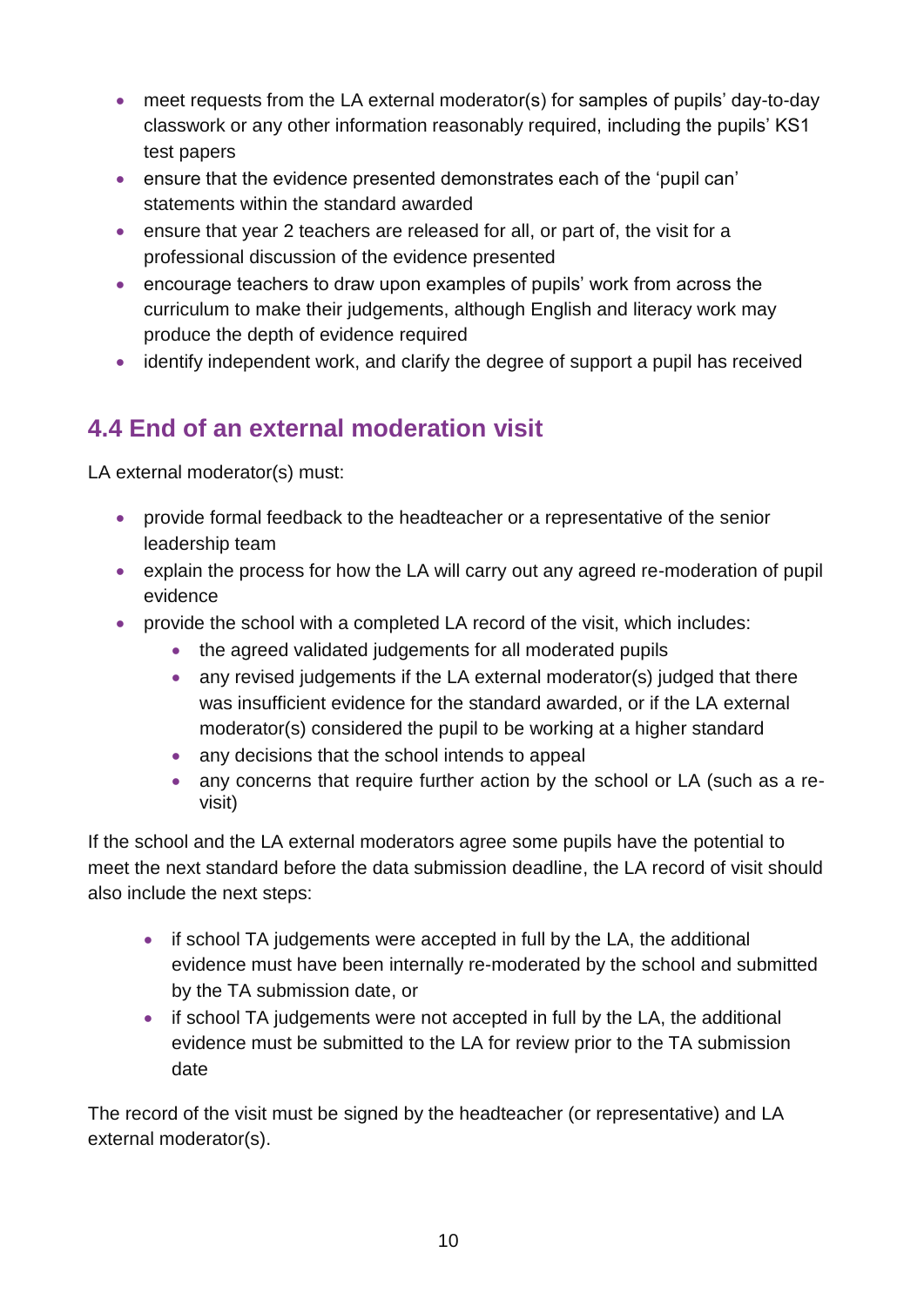At the end of the moderation visit schools must:

- ensure that the headteacher or representative is available to meet with the LA external moderator(s) to receive formal feedback and to sign the written record of the visit
- ensure that any changes to TA judgements as a result of an external moderation visit are accurately reflected in their submitted TA data

## <span id="page-10-0"></span>**4.5 Data submission**

After the external moderation visit, schools must:

- submit accurate TA data to the LA by Thursday 29 June 2017
- only re-submit data to the LA after Thursday 29 June 2017 when required to do so by STA or the LA. If authorisation is not provided, it will be investigated as maladministration. STA should be informed via the NCA helpline on 0300 303 3013

After the external moderation visit, LAs must:

- have a process which ensures that all pupil evidence provided for re-moderation is reviewed by the LA and that only the LA can confirm the final TA judgement for that pupil. This process is not to be used if the school is allowed to re-moderate without LA review
- have a process to analyse submitted TA data to check that it matches external moderation decisions
- have a defined data validation process, using local intelligence to investigate any unexpected pattern of attainment for any school
- escalate any concerns about the integrity of the assessment to STA's maladministration team via the NCA helpline on 0300 303 3013. If the school is appealing the LA's decision, the escalation to STA must include details of the appeal

# <span id="page-10-1"></span>**4.6 Appeals**

LAs must:

- make schools aware of the LA's appeals process prior to, and at the beginning of the visit
- ensure that LA external moderator(s) directly refer to the LA's appeals process during the external moderation visit if any judgements have been amended
- include details of an independent review by the LA and arrangements for a different LA to conduct either a second external moderation visit or a review of evidence in their appeals process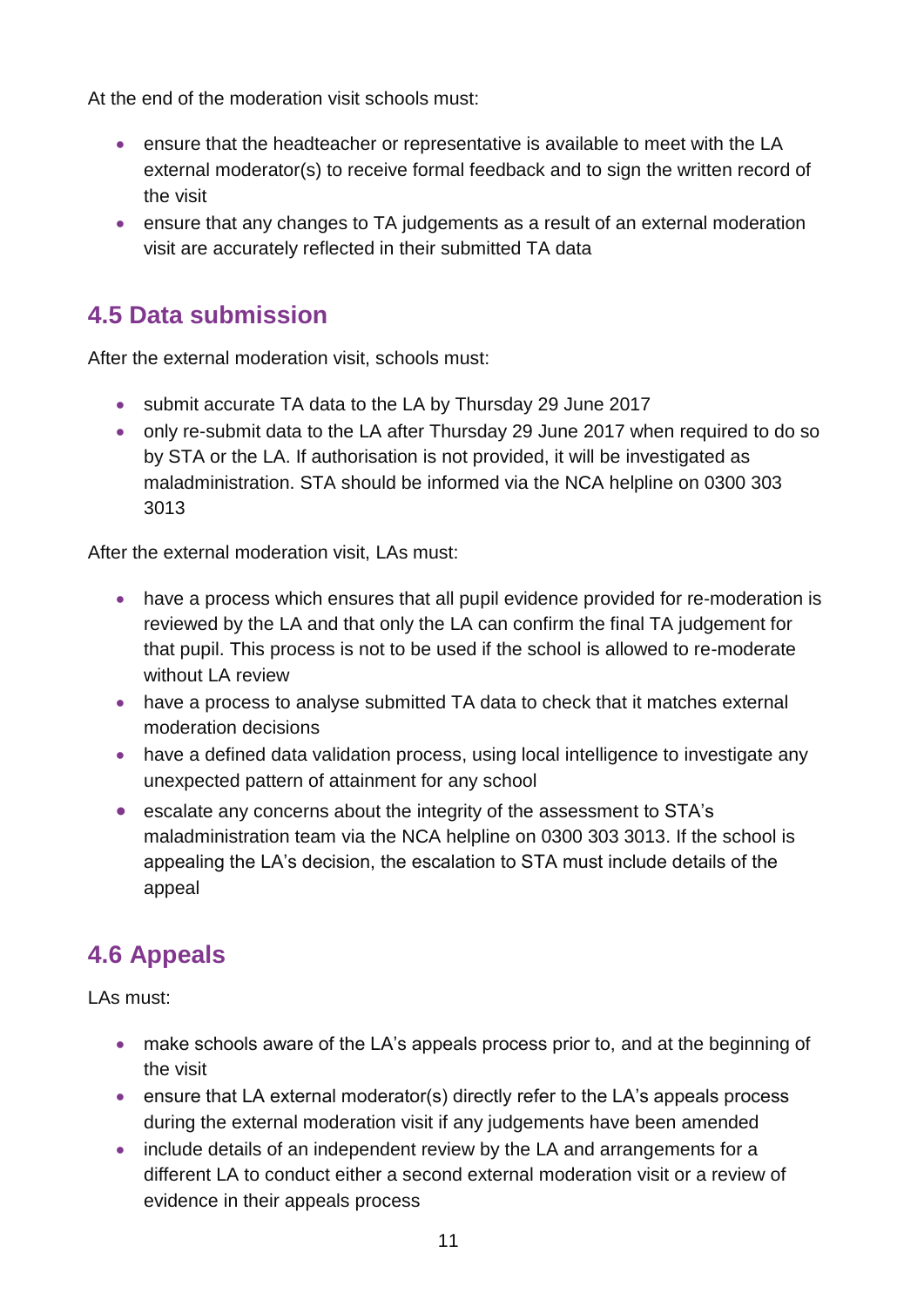Schools must:

 provide evidence to the LA to support any appeal claim before it is processed. The evidence can only be based on that seen by the external moderator during the LA external moderation visit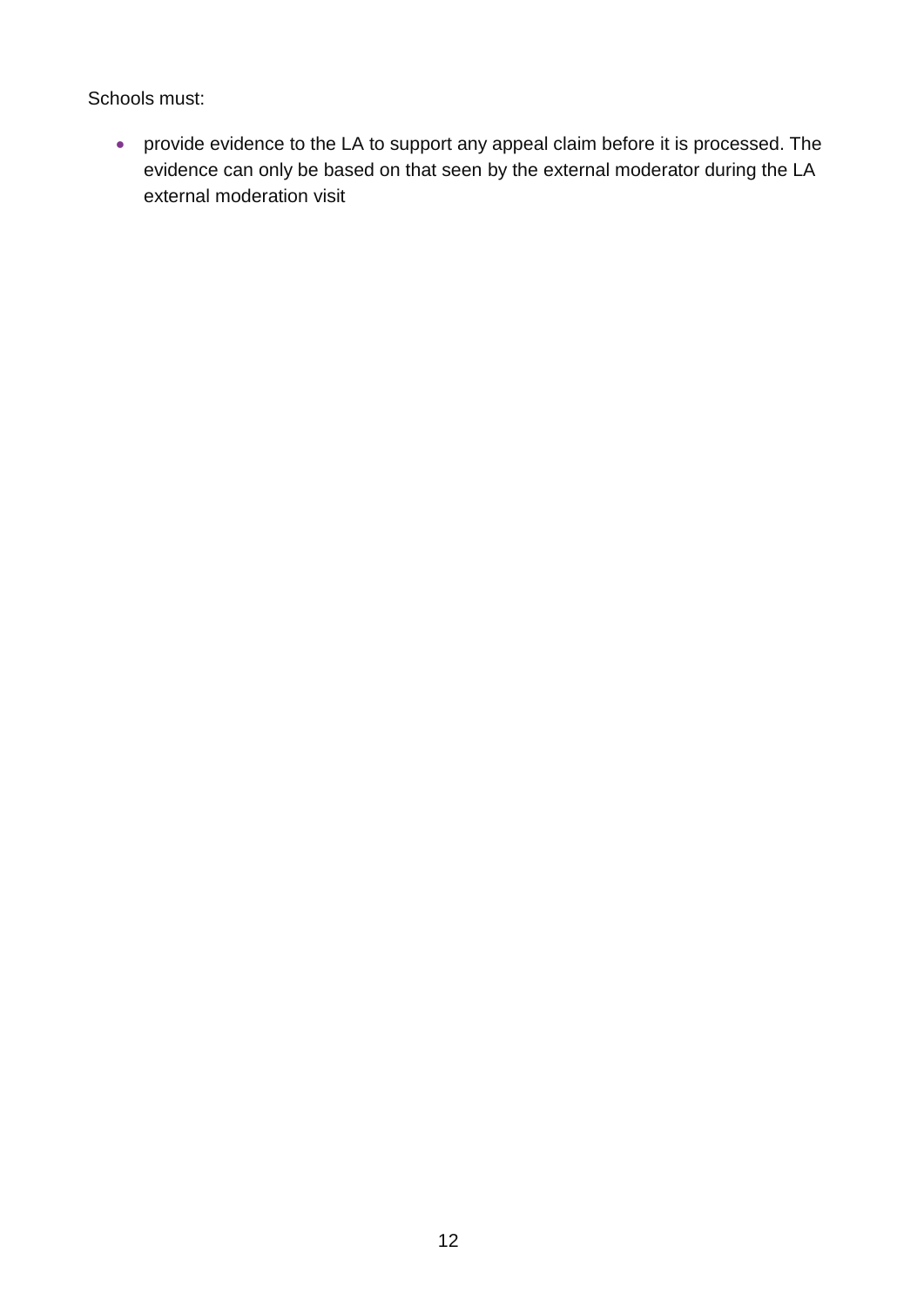# <span id="page-12-0"></span>**5. Additional guidance for English writing**

## <span id="page-12-1"></span>**5.1 Independent writing**

Writing is likely to be independent if it:

- emerges from a quality text, topic, visit, or curriculum experience, in which pupils have had a range of opportunities to explore and discuss what is to be written about
- enables pupils to apply their learning independently, possibly with an element of choice, for example writing from the perspective of a chosen character
- has been independently edited and / or redrafted by the pupil. This may be in response to self, peer, or group evaluation
- is produced by pupils who have independently drawn on classroom resources such as dictionaries, thesauruses, word banks, classroom displays, books or websites for support and ideas
- is informed by clear learning objectives and limited success criteria which are not over detailed and do not over-aid pupils

Writing is not independent if it has been:

- modelled or heavily scaffolded
- copied or paraphrased
- supported by success criteria that are over-detailed and over-aid pupils
- edited as a result of direct intervention by a teacher or other adult, for example where the pupil has been directed to change specific words for greater impact, or where incorrect or omitted punctuation has been indicated
- produced with the support of electronic aids that automatically provide correct spelling, synonyms, punctuation, or predictive text

## <span id="page-12-2"></span>**5.2 'Pupil can' statements**

Some of the 'pupil can' statements contain qualifiers (some, many and most) to indicate that pupils will not always consistently demonstrate the skill required. Where they have been used, they have a consistent meaning with 'most' indicating that the statement has generally been met with only occasional errors and 'some' indicating that the skill / knowledge is starting to be acquired, and is demonstrated correctly on occasion, but is not consistent or frequent.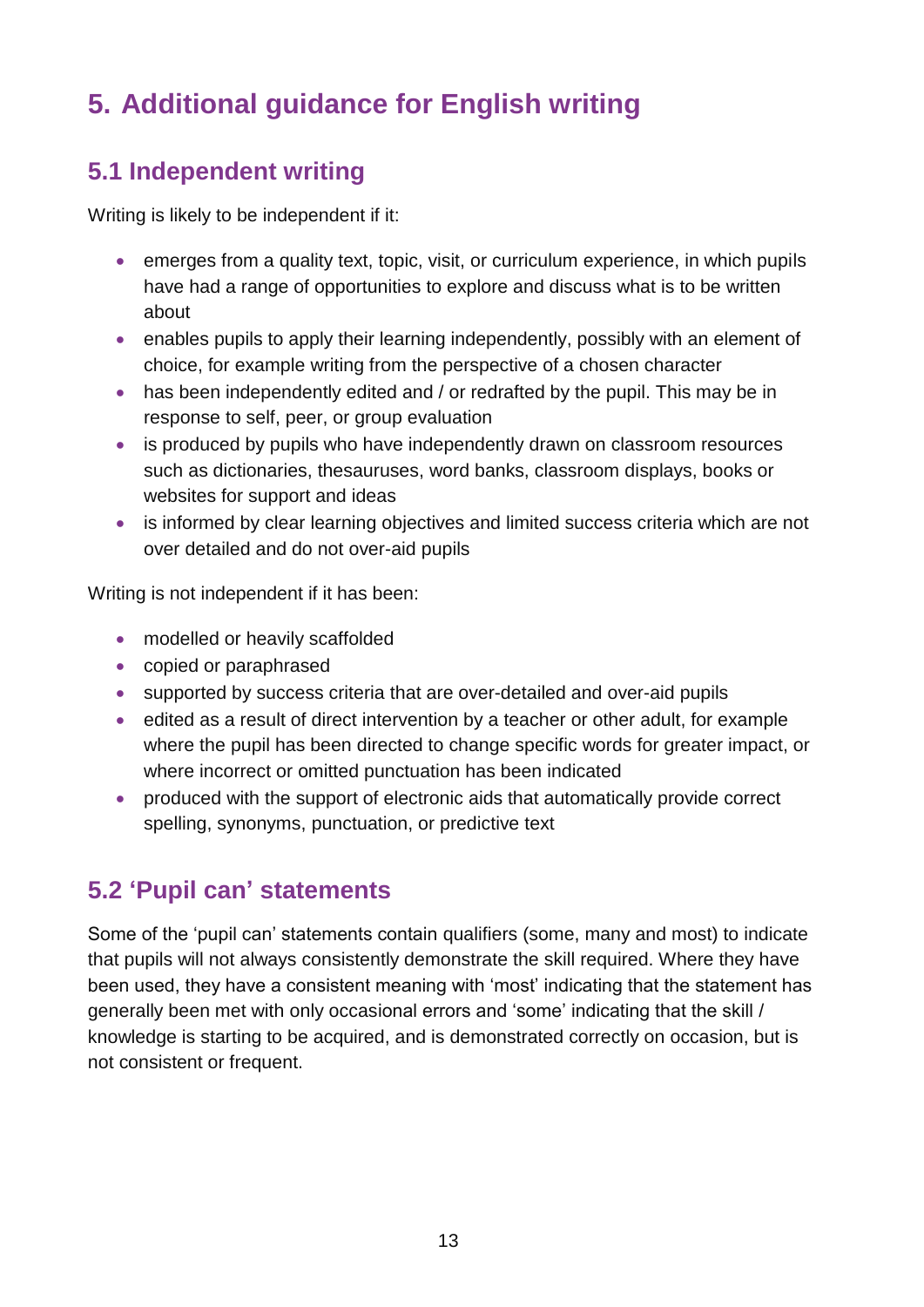Some of the statements in the  $\frac{interim TA frameworks}{}$  $\frac{interim TA frameworks}{}$  $\frac{interim TA frameworks}{}$  for writing contain supplementary detail which must be applied in accordance with the expectations of the [National](https://www.gov.uk/government/publications/national-curriculum-in-england-english-programmes-of-study)  [Curriculum \(NC\) English programme of study](https://www.gov.uk/government/publications/national-curriculum-in-england-english-programmes-of-study)<sup>8</sup>.

There are italicised examples, such as the two statements about suffixes (KS1 'working at the expected standard' and 'working at greater depth within the expected standard'), where acceptable evidence might include any of the suffixes referenced in the NC KS1 programme of study. The asterisks refer teachers to the NC programme of study and related appendices.

There is bracketed detail, such as the conjunctions specified in the statement about coordination and subordination (KS1 'working at the expected standard'), where the use of a forward slash to separate the conjunctions indicates that evidence must include some - but not necessarily all - of those given, across a range of writing.

There is other bracketed detail, such as in the statement about the use of sentences with different forms (KS1 'working at the expected standard'), where the use of commas to separate the list of sentence forms indicates that evidence must include all of those given, as appropriate, across a range of writing.

# <span id="page-13-0"></span>**5.3 Spelling**

When assessing pupils' writing, phonetically plausible but incorrect spellings, should be regarded as errors. Teachers and moderators should disregard incorrect spelling of words that require application of the statutory requirements for [KS2 \(Appendix 1\)](https://www.gov.uk/government/publications/national-curriculum-in-england-english-programmes-of-study)<sup>9</sup>.

# <span id="page-13-1"></span>**5.4 Word lists**

 $\overline{a}$ 

Examples of common exception words can be found in the [NC English Appendix 1 for](https://www.gov.uk/government/uploads/system/uploads/attachment_data/file/239784/English_Appendix_1_-_Spelling.pdf)  vear 1 and year  $2^{10}$ . These examples are non-statutory and pupils are not required to evidence all of the given words across a range of writing. Where listed words are used, some must be spelt correctly for pupils 'working towards the expected standard', many must be spelt correctly for those 'working at the expected standard' and most must be spelt correctly to meet the 'working at greater depth within the expected standard' requirement.

 $^7$  www.gov.uk/government/publications/2017-interim-frameworks-for-teacher-assessment-at-the-end-ofkey-stage-1

<sup>8</sup> www.gov.uk/government/publications/national-curriculum-in-england-primary-curriculum

<sup>9</sup> www.gov.uk/government/publications/national-curriculum-in-england-english-programmes-of-study

<sup>&</sup>lt;sup>10</sup> www.gov.uk/government/uploads/system/uploads/attachment\_data/file/239784/English\_Appendix\_1\_-Spelling.pdf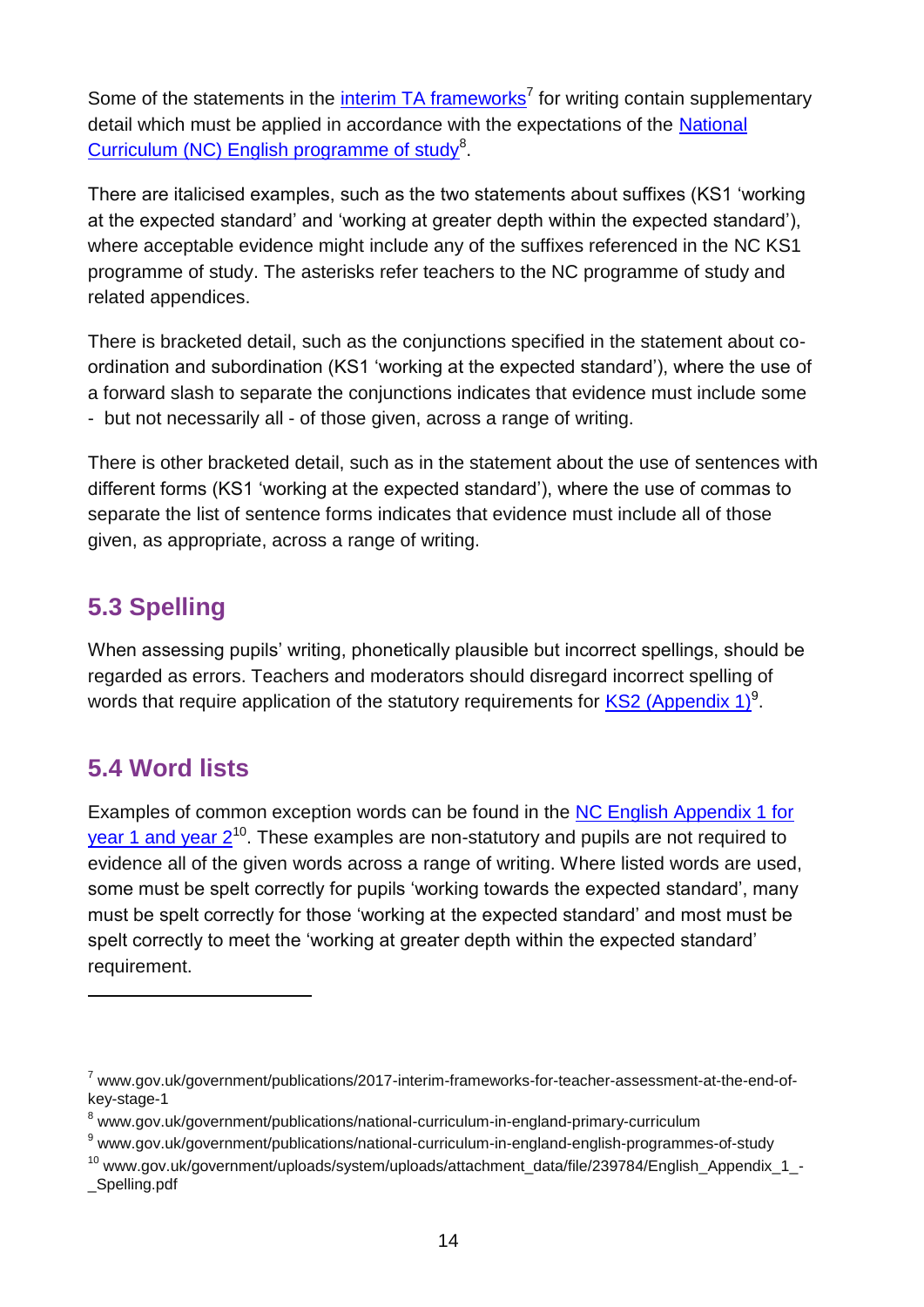## <span id="page-14-0"></span>**5.5 Handwriting**

Any pupil whose work does not evidence one, or more than one, of the statements relating to handwriting can be awarded the 'working towards the expected standard' or 'working at the expected standard', but cannot be awarded 'working at greater depth within the expected standard'.

To be awarded 'working at greater depth within the expected standard' at the end of KS1, pupils must meet all of the statements relating to handwriting.

For pupils 'working at greater depth within the expected standard', handwriting books or handwriting exercises can provide evidence of pupils' independent application of handwriting. However, there must be evidence that all handwriting statements are met in some pieces of independent writing.

Pupils who have a physical disability that prevents them from being able to write as part of day-to-day classroom practice are exempt from having to meet the statements for handwriting for the 'working towards the expected standard', 'working at the expected standard', and 'working at greater depth within the expected standard'.

Pupils who are physically unable to write may use a word processor.

Pupils who are physically able to write may choose to word process some of their writing, where appropriate. When using a word processor, it is advised that the spelling and grammar check functions are disabled, in order to verify that a pupil is independently able to meet the relevant 'pupil can' statements.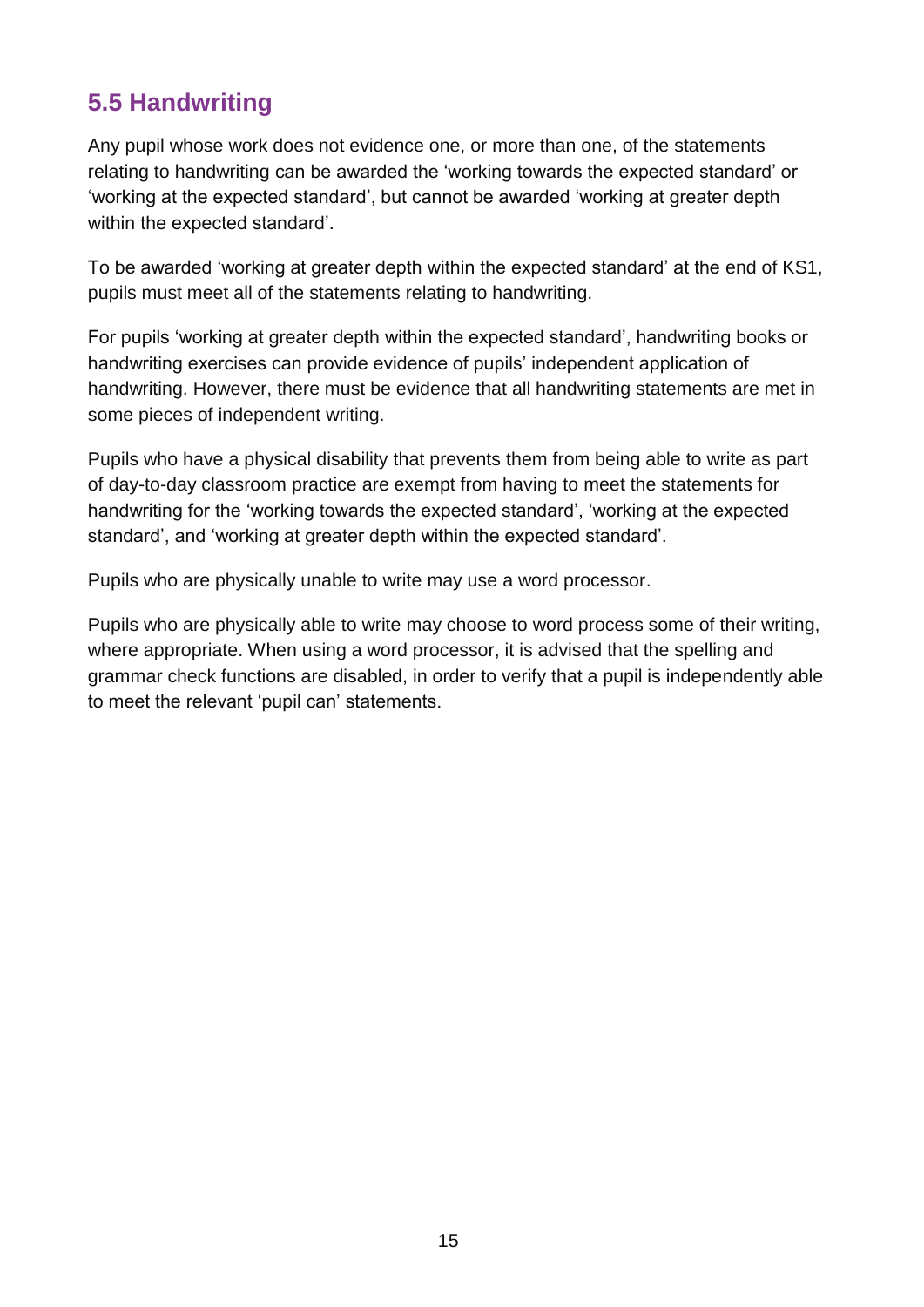# <span id="page-15-0"></span>**6. LA management of the external moderation process**

### <span id="page-15-1"></span>**6.1 Local authority responsibilities**

LAs have a statutory responsibility to externally moderate a minimum sample of 25% of their LA maintained schools, plus 25% of academies that opt to be included in the LA's external moderation provision.

LAs must:

- be accountable to STA (on behalf of the Secretary of State for Education) for delivery of their statutory duties in relation to external moderation of KS1 TA and, if chosen for the 2016 to 2017 academic year, comply with requirements for an STA external moderation visit
- have a named accountable LA officer who is strategically responsible for planning, implementing and quality assuring external moderation of KS1 TA
- provide STA with the contact details for the accountable officer and external moderation manager and make sure STA is updated with any changes. If the roles are held by the same individual, details of a senior LA manager or director must be provided to STA
- submit to STA, by Tuesday 31 January 2017, a full plan that details how the LA will deliver their statutory duties for external moderation of KS1 TA. The plan must address any concerns that arose from the 2016 external moderation process
- base their sample of maintained schools for external moderation on their own local intelligence. Triggers for external moderation may include:
	- new teaching staff
	- new senior leadership team
	- Ofsted concern
	- unusual patterns of attainment
	- date and / or outcome of last external moderation visit
	- concern relating to the 2015 to 2016 assessment cycle, including maladministration
- ensure academies that have opted into their externally moderated provision are included at least once every 4 years, or more frequently if required. Any academy changing their previously-chosen LA provider must give the new provider a copy of the outcomes of their most recent external moderation visit
- maintain an accurate record of external moderation visits, including the reasons for each visit
- be responsible for making sure their external moderators do not visit schools where they have a potential or perceived conflict of interest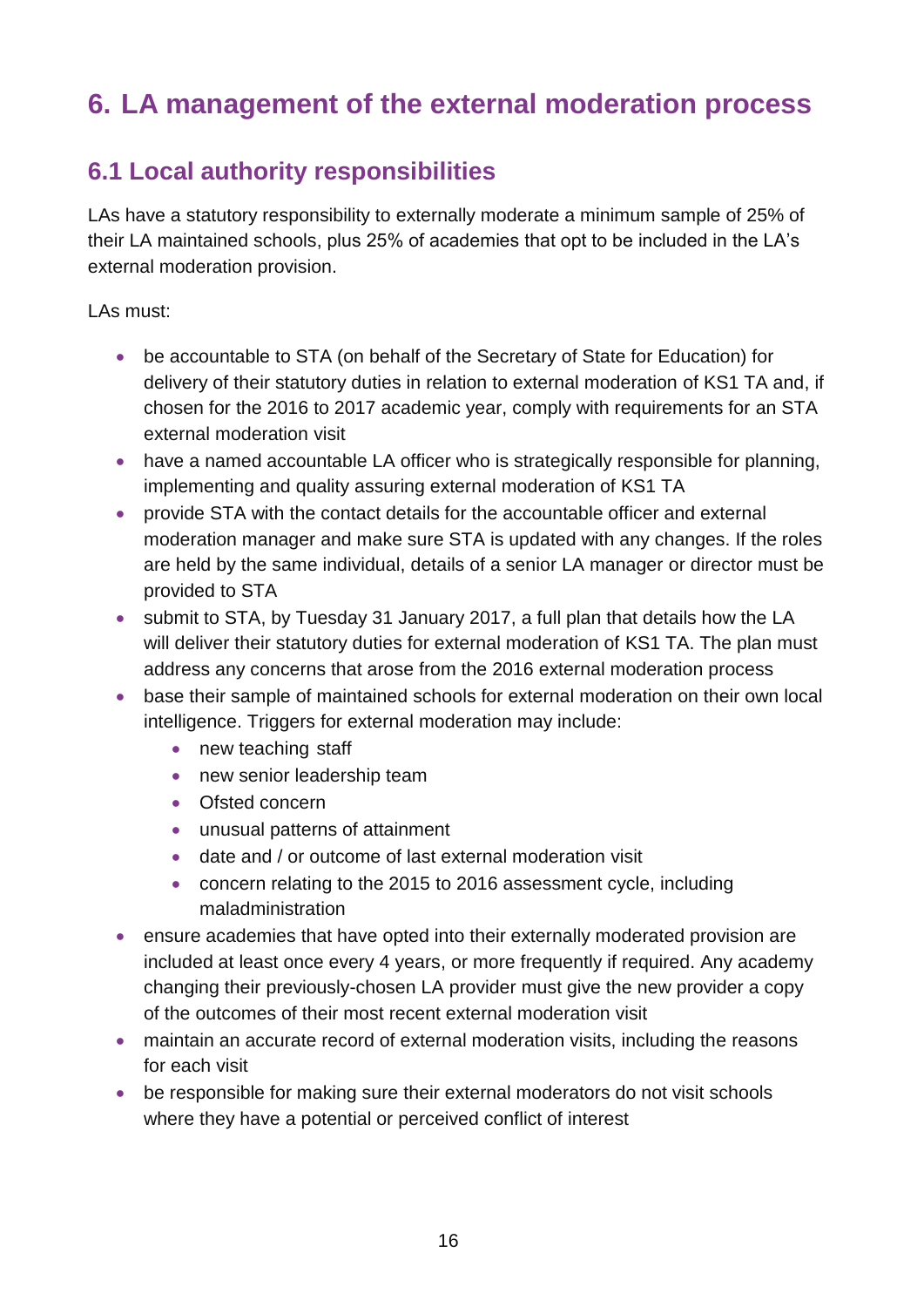## <span id="page-16-0"></span>**6.2 Recruitment of LA moderators**

LAs must recruit an external moderation team with appropriate and recent experience of KS1. They must also train and quality assure LA external moderators so that external moderation is delivered consistently and accurately against the standards within the interim TA frameworks, throughout the external moderation window.

All LA external moderators must:

- be qualified teachers with recent and relevant experience of KS1 assessment and internal or external moderation
- be able to:
	- systematically review evidence against the interim TA frameworks ensuring that they adhere to STA guidance
	- manage a professional discussion with teachers about the evidence presented and how it meets the standard awarded
	- where appropriate, discuss and explain why a school's TA judgements cannot be validated
	- provide accurate written and verbal feedback to the teacher(s) and headteacher